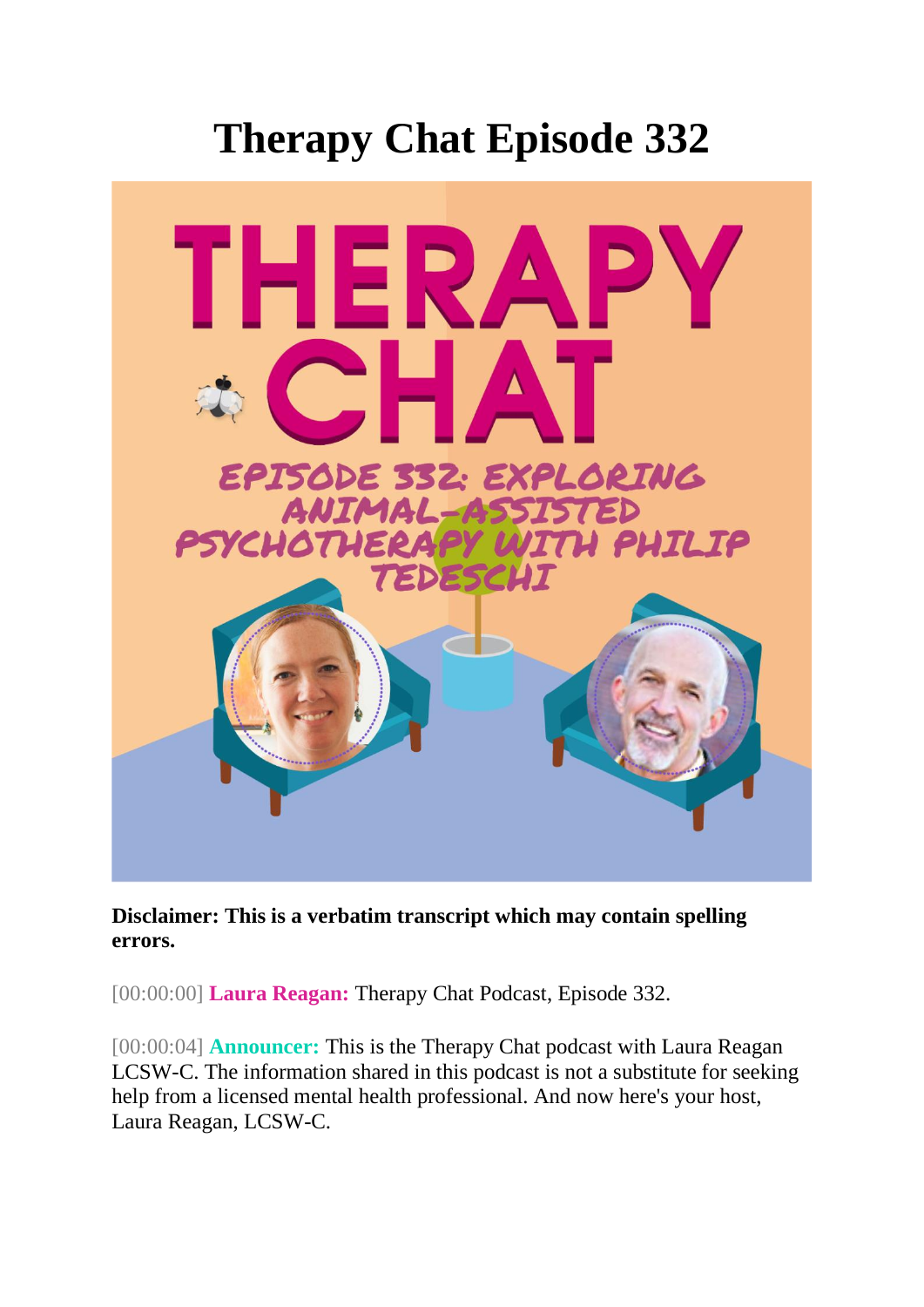[00:00:37] **Laura Reagan:** Today's episode is sponsored by Trauma Therapist Network. Trauma Therapist Network is a platform for finding a trauma therapist, learning about trauma, and understanding about how trauma shows up in our lives and what the healing process can look like. Go to www.traumatherapistnetwork.com to learn more.

[00:00:59] This [00:01:00] week's episode is sponsored by Therapy Notes, the number one rated electronic health record system available today. With live telephone support seven days a week, it's clear why therapy notes is rated 4.9 out of five stars on Trustpilot and has a five-star rating on Google. Therapy Notes makes billing, scheduling, note-taking, and tele-health incredibly easy.

[00:01:18] And now for all you prescribers out there, Therapy Notes is proudly introducing e-prescribe. Use coupon code "CHAT," or click the link in the show notes to get two free months therapynotes.com.

[00:01:31] Hi, welcome back to Therapy Chat. I'm your host, Laura Reagan. And if you've been listening for the past few weeks, you've heard several episodes about Equine Assisted Psychotherapy.

[00:01:44] And that's something that I've talked about before on the podcast. And I've interviewed other guests about previously, but you might be wondering is animal assisted therapy really beneficial? Does it just make us "feel good", but not [00:02:00] have a mental health benefit. And I think our conversation that you're going to hear today will help you understand in a different way what is happening during an animal assisted therapy session.

[00:02:14] My guest today is Phillip Tedeschi. Philip Tedeschi is the founder and formerly the executive director of the Institute for Human Animal Connection and a clinical professor at the University of Denver Graduate School of Social Work. So when I talked with Philip, he was still the executive director, and now he is still there with that program, but he's not leading it.

[00:02:39] He still teaches in the program. So this is someone who really embodies connection between humans and animals and it comes through as he speaks. So I found this to be a very interesting, deeply moving, conversation. I hope you will [00:03:00] enjoy it too. Let's dive right in to my conversation from a few years ago with Philip Tedeschi.

[00:03:08] Hi, welcome back to Therapy Chat. Today I am very honored to be speaking with someone about a subject that you've heard about here on Therapy Chat before, but certainly not to the level that we're going to discuss today. My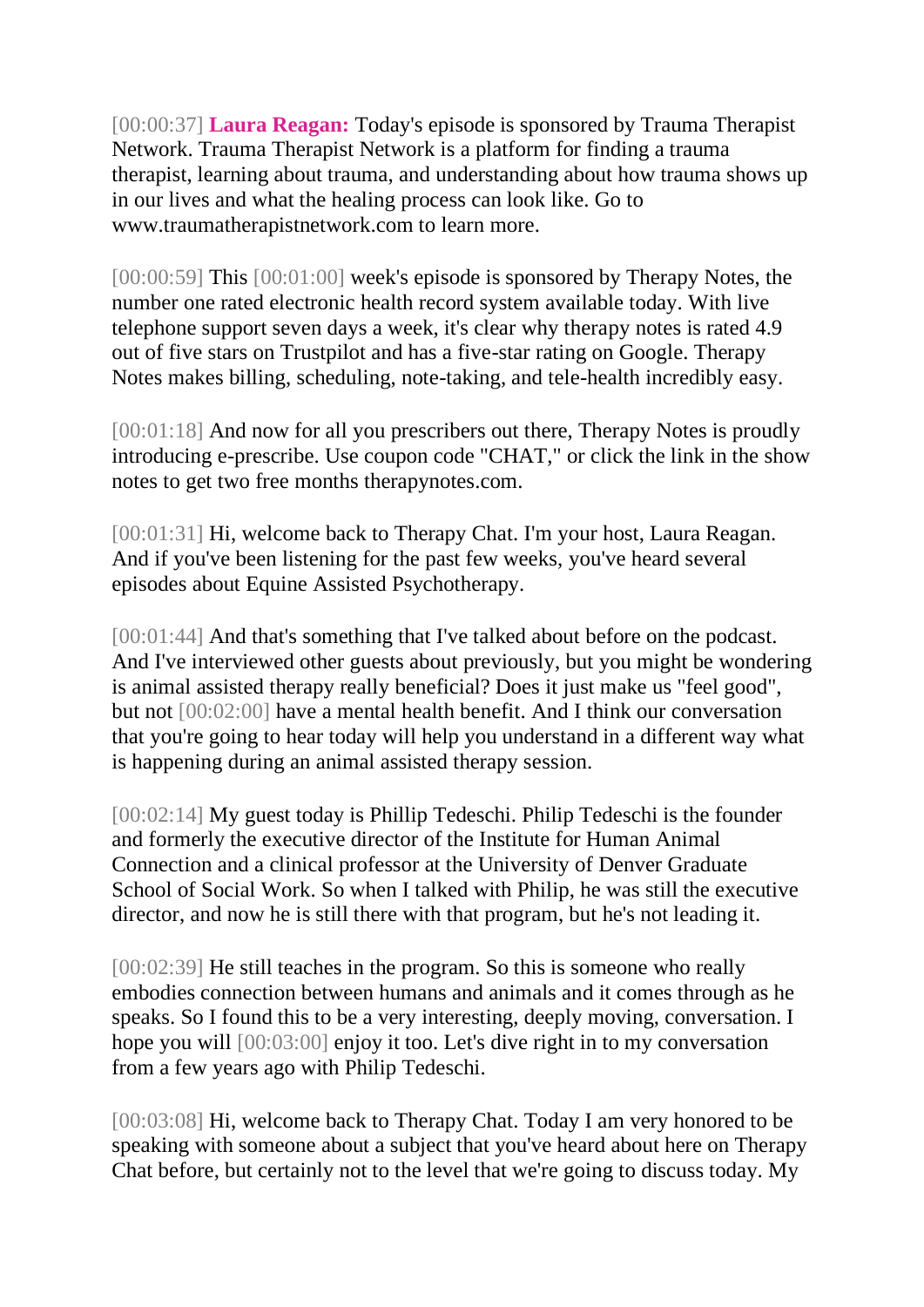guest is Philip Tedeschi LCSW, who is a professor and the executive director of the Institute for Human Animal Connection at the University of Denver Graduate School of Social Work, as well as the author of a recent book called Transforming Trauma: Resilience and Healing through our Connections with Animals. Philip, thanks so much for being my guest on Therapy Chat today.

[00:03:48] **Philip Tedeschi:** Well, thank you. Thanks for inviting me.

[00:03:49] **Laura Reagan:** You're so welcome. And I'm grateful that you could and were willing to come and talk with us. So let's just start off by, if [00:04:00] you, will, you telling our audience just a little bit about yourself and your work?

[00:04:04] **Philip Tedeschi:** Sure. Glad to. Yes. Well, I've been a clinical social worker for going on about almost 30 years and my area of specialization and interest started out with really focusing on populations that I would describe as at risk populations.

[00:04:24] And one of the things that interested me early on in terms of exploring strategies for working with populations that in many cases had difficulty connecting or trusting the therapeutic process we're working on very difficult issues was why, why they would want to make those changes and what would be motivators for them to engage in clinical work?

[00:04:51] So early in my career, I became very interested in experiential practice, worked as an outward bound instructor for a [00:05:00] number of years, became really interested in ways to motivate individuals and also working in non- traditional types of environments so that we could benefit from, getting out of, kind of the typical clinical types of settings.

[00:05:17] And one of the things that that brought me to early in my career was an interest in the incorporation of our relationship with other animals. And that's really the work I've been doing primarily as a, as a professor and an academic, but also have incorporated that into my practice for many years now.

[00:05:39] And so that's really the origins of it. And, if I back all the way up, I thought I wanted to be a veterinarian early on and was studying veterinary medicine. And at the time I was at the university of Wisconsin in Madison. And was asked to teach. At that time, I was working as a veterinary  $[00:06:00]$ technician in their large animal hospital and also running their equine program.

[00:06:05] And in the course of that work was asked if I would teach a class of fairly newly deinstitutionalized adults with schizophrenia who had been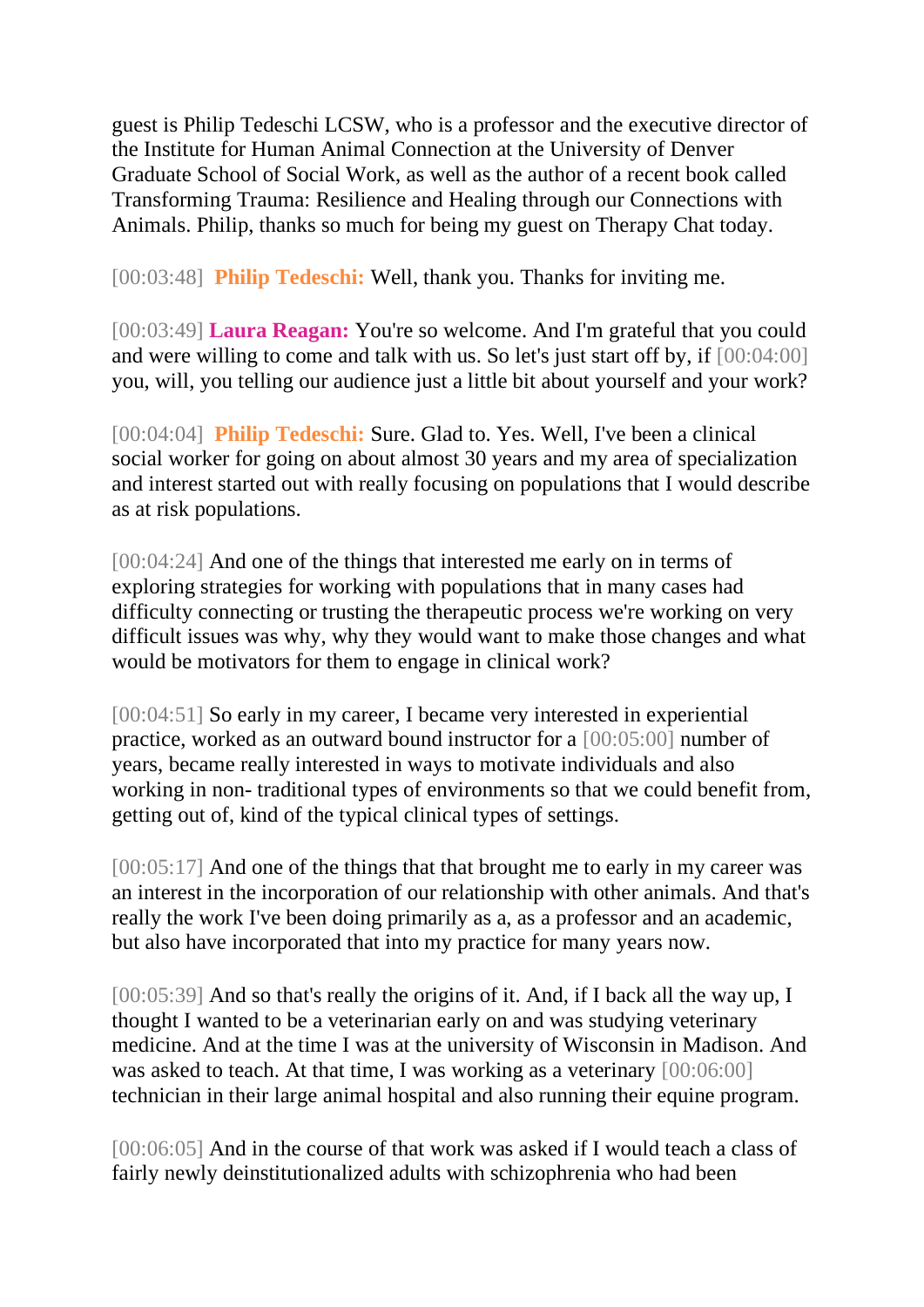diagnosed with various dimensions of schizophrenia, how to ride horses. And, and at the time I knew a lot more about horses frankly, than I did about schizophrenia, but early in my career, just that very early opportunity to expose those individuals to horses was really kind of a aha moment and altered my trajectory from there on, I remember almost immediately asking my advisor at the time that you know, that I wanted to leave vet school and study human animal connection, which he promptly told me I couldn't do because there really wasn't a focus or a field at that [00:07:00] time.

[00:07:00] And now we really do have a lot of new areas of interest in this particular area. And one of the few people that I knew was doing very interesting work with human animal connection was Jane Goodall, who was very influential for me in terms of making the choices that I made to begin to study human animal connection.

[00:07:21] And in fact was such an important colleague or mentor to me that I was asked to contribute a chapter to her 80th birthday book, um, when it was published. So, uh, so the long story short is I started out, I can kind of blame animals for ending up working with people and have been doing that ever since

[00:07:42] **Laura Reagan:** Wow, I can't help, but wonder.

[00:07:44] I don't know for other people who are listening to me, I'm familiar with Jane Goodall and her work with chimpanzees, I believe I'm right. Yeah. But it's never the only thing. Well, I guess I [00:08:00] don't want to betray how little I know about it, but. It doesn't seem to be a direct connection from, you know, us using horses or dogs or other animals in therapy to what I know of what she used to do.

[00:08:16] Can you elaborate on that a little bit, help us understand that connection?

[00:08:20] **Philip Tedeschi:** Yeah, absolutely. Well, and I think your question is good. It don't, I don't think it reflects lack of knowledge, but I think it, it reflects the fact that we often haven't, you know, entirely incorporated or included what we now know about non-human animals and really the way I would articulate that would be that if we begin to become interested in whether or not we can have relationships with other animals, other non-human animals. One of the dimensions of that very quickly becomes a question about sentience and whether or not you believe that other [00:09:00] animals besides human animals have the capacity for cognition and complex emotions like we do, because if we look at the heart of the connection between people and their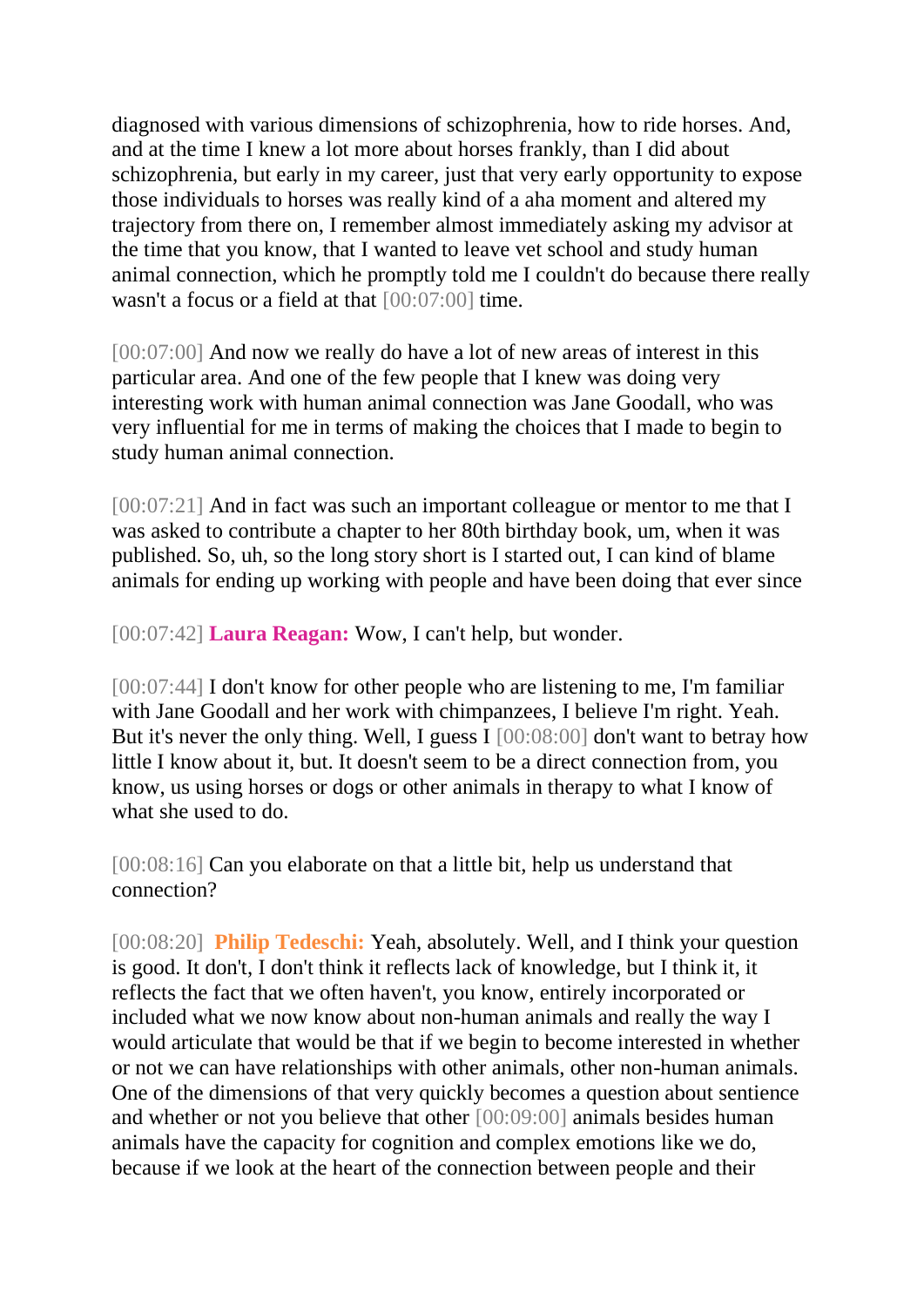animals, even their companion animals that they live with, like their, let's say their dogs or their cats.

[00:09:18] These are animals that have very deep connections with us. And we do with them. In fact, our research shows that for many people, their companion animals are some of their most reliable relationships that they have in their life. Some of the least complicated and most reliable relationships are often occurring with non-humans.

[00:09:39] And the research also shows that we gain support like we do in any other human relationship. We gain social connectivity and support, and that this level of support is one of the primary, probably most powerful dimensions of the health promoting benefits of our connection with [00:10:00] other animals. And so it's potential, for example, to make impact on loneliness or isolation or numerous other mental health challenges.

[00:10:10] And this is just a few of the possible implications or benefits that, that's part of it. And so when you go all the way back to those people who early on began to study other non-human animals in Dr. Jane's case, studying the chimpanzees in Gambi Reserve and telling us a bit about these, incredible animals and starting to do things that other scientists at the time weren't doing, including seeing them as individual than giving them names, which was at that time not considered typical or even appropriate for scientists to study animals and give them names. But one of the things that quickly came out of her inclination to look at these individually, these animals as individuals, not just as a [00:11:00] species, was a recognition of behavior that was suggestive of complex emotion and thought and what we sometimes now call belief in animal mind. And the concept of belief in animal mind is often the basis for us recognizing that we can have relationships with other animals that are not human.

[00:11:21] **Laura Reagan:** Yeah. Wow. I mean, you're really getting me thinking so much, but just, one of the things that comes into my mind is how so many people think that, for example, I've heard a lot of people say that cats are stupid because they don't they don't come when you call them or they don't know their own names, which is such a, I know that's not true because I've had cats and they're, they're very, very smart, but they're also, they're very sensitive and you feel when you have a pet, you can feel that emotional connection with them, I guess if [00:12:00] you allow yourself to. But I also think that often many people aren't able to, maybe it's like they're too guarded to even allow that kind of closeness with their pet.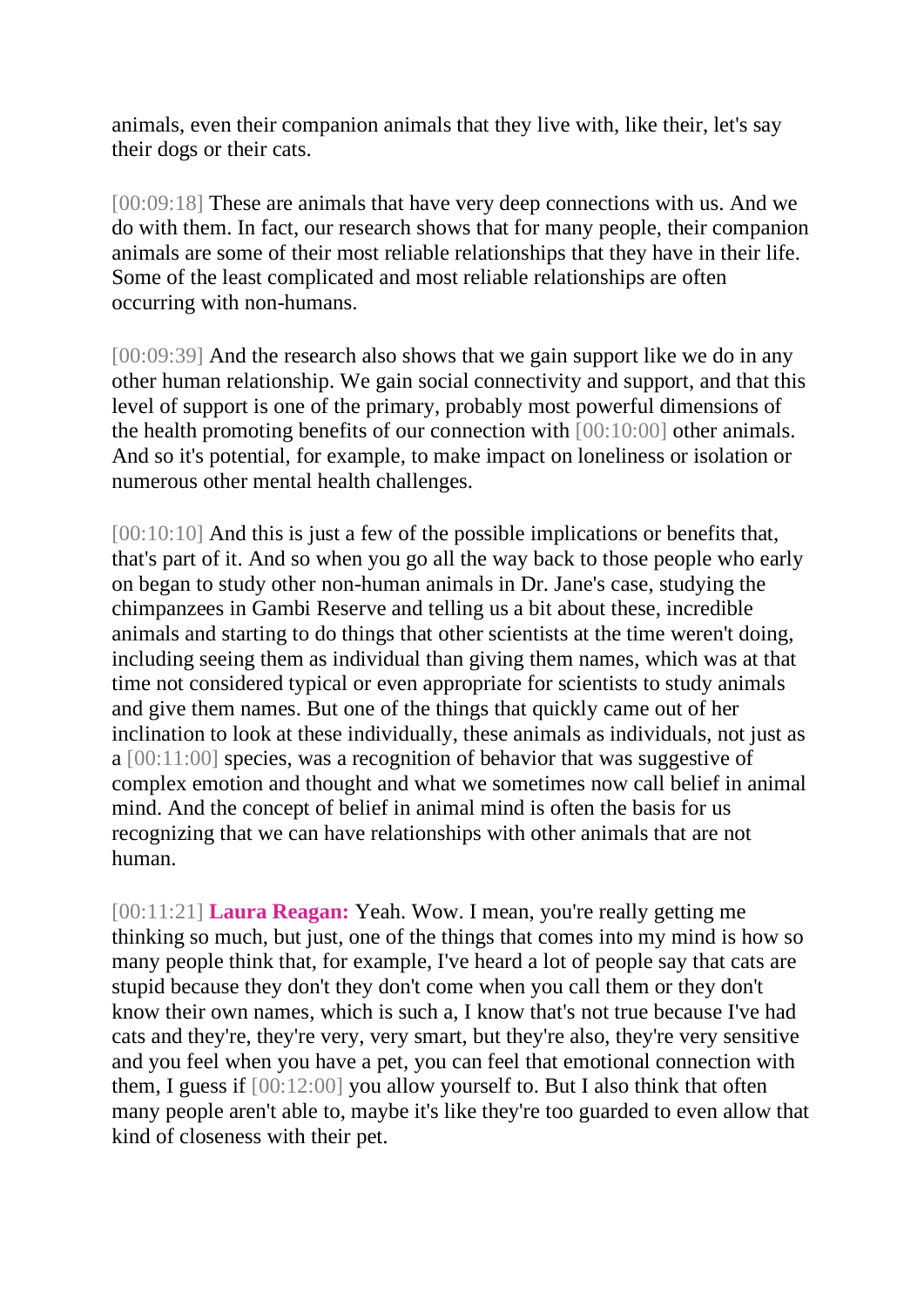[00:12:11] You know what I mean? Or if, think about it.

[00:12:13] **Philip Tedeschi:** Yeah. I mean, I think that is possible. I think the other dimension of this that we probably need to acknowledge is that human beings are quite self-centered right. And could arguably be seen as quite lazy communicators, compared to many other animals where, you know, we have started to rely almost entirely just on spoken or written language.

[00:12:38] Other animals use almost everything, but that. And that those are communication tools that actually inform our work. So as a therapist, if we can actually work alongside an animal, we're bringing with us new ways of understanding, new ways of knowing and which are just as real as our ability to understand anything else.[00:13:00]

[00:13:00] Let's say. But we would have to humble ourselves to a recognition that human beings are just one species. And there's a tendency for human beings in particular, I would say kind of our modern human being, to create what we sometimes think of as the, we refer to, or has historically been referred to as the Scale Nature or the nature's ladder, where we place animals, other animals that are not human on a, on a hierarchy of sorts. And much of this is driven by religion and our teachings that were made in the image of God or that we're special because we're human.

[00:13:42] When we start to really look at qualities of other animals, we find that other animals have these unique and amazing capabilities, that human beings in many cases, don't. So I'm not really talking about better or worse, but what I am talking about kind of are the origins [00:14:00] of diversity and recognition that human beings have their capabilities and other animals have their capabilities and that we don't necessarily have to only look at animals through whether or not they're like us. And unfortunately, people routinely do this where we, you know, if they look like a baby or remind us of a child, or, um, are designed in ways that meet our human kind of centric orientation and needs. Then they get more value. Some of the most important animals on the face of the planet in terms of the planet's health are not animals, that many people value, things like bats for example, that are critical for the, for the health, for public health and for the health of the planet.

[00:14:50] And yet most people probably don't spend much time thinking about the importance of their relationship with those types of animals. So, so one of the wonderful things [00:15:00] about my work, I suppose, that I value more than anything else is it's really allowed me to reflect on diversity and the significance of our interconnectedness with other animals, including the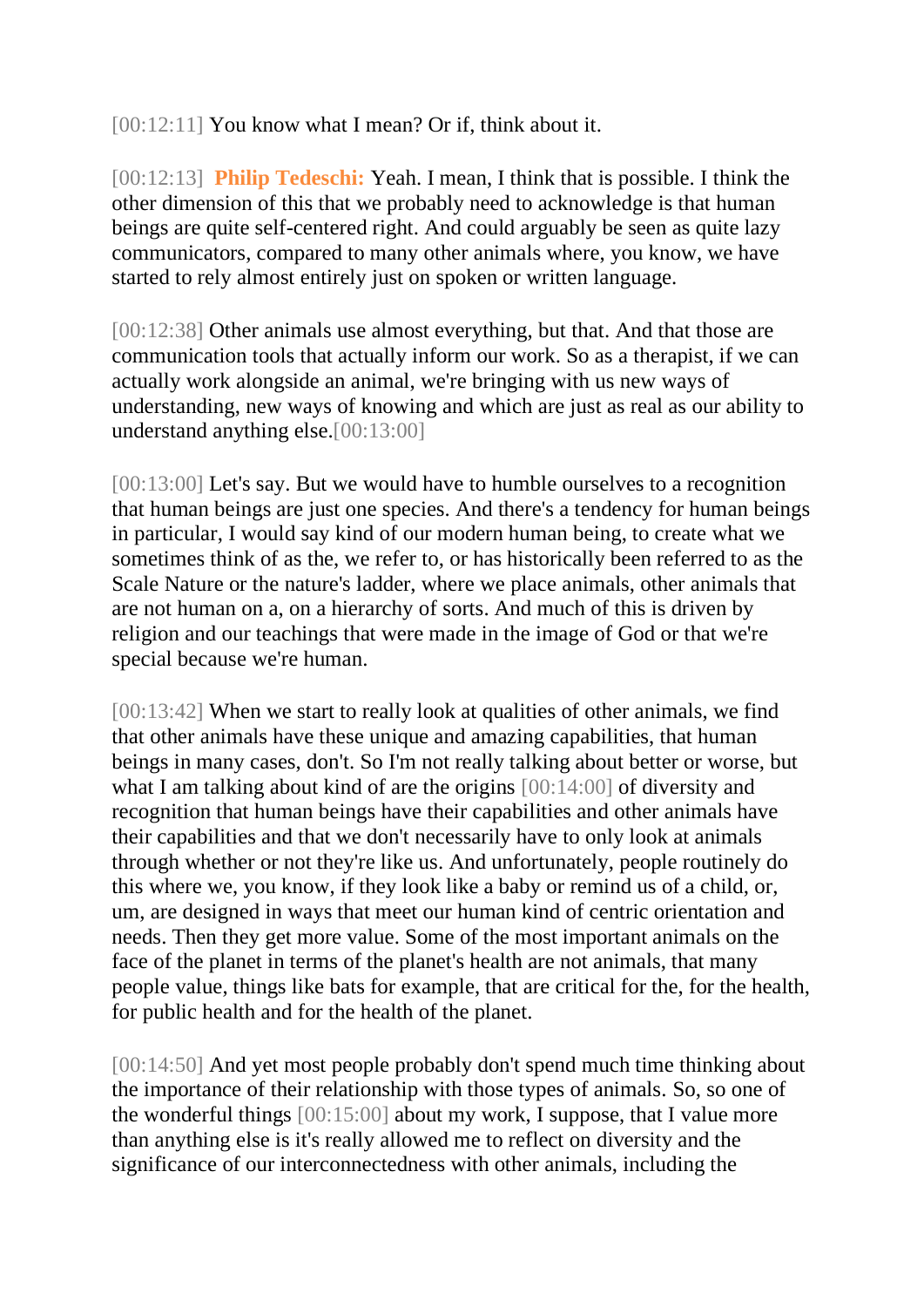environment, the living environment, and at the heart of the therapeutic process, which I'm sure we'll talk a little bit about, is this understanding that health is optimized when we're in contact with other healthy living systems and other animals. And that that's really the basis of my new book.

[00:15:33] **Laura Reagan:** Wow. Yes. I love that perspective and I know it's true, but it just is, seems like it's just becoming that message is just becoming amplified in our culture. Just beginning to be really more mainstream that we exist for connection with others and, we're all there's a big ecosystem here, it's all working together and we're part of it. It's not just [00:16:00] the place we live and the things that are around us to serve us, which is kind of the way human development in terms of like civilization and the perspective, you know, that that brings has been. It's like there's people and then there's the nonhumans, which are not worth as much.

[00:16:18] **Philip Tedeschi:** Yeah, that's exactly right. I mean, and we do, we have, you know, a lot to reason for people who care about animals to be frustrated and upset these days, because we are seeing such a level of irresponsible and callous kind of regard for protection of other animals and it, and it does ultimately relate to our wellbeing as well.

[00:16:40] And, I think it's one of the areas that I hope other mental health practitioners, particularly social workers, I think should understand this because we use terms like person in environment or systems theory as our grounded concepts for most of our work. And yet when we've talked about that [00:17:00] historically the field of social work often has not meant living environment or green environment but built environment or the human kind of environment around us.

[00:17:11] And ironically, I think we will be in a time if we're not already in the, as time where literally every social worker should be trained and understand this and the implications of our connectedness to healthy living ecological systems and other animals, because these will be ultimately critical aspects of human health. And even human security and they're the, so they're the building blocks of good child, psychological health, and good physical health early in our lives. But ultimately, they impact us throughout our entire life. So it's a very, very important area for us to be talking about. I think as practitioners.

[00:17:54] **Laura Reagan:** Yeah, I agree. And I wholeheartedly agree with what you said about that we [00:18:00] don't often consider that as social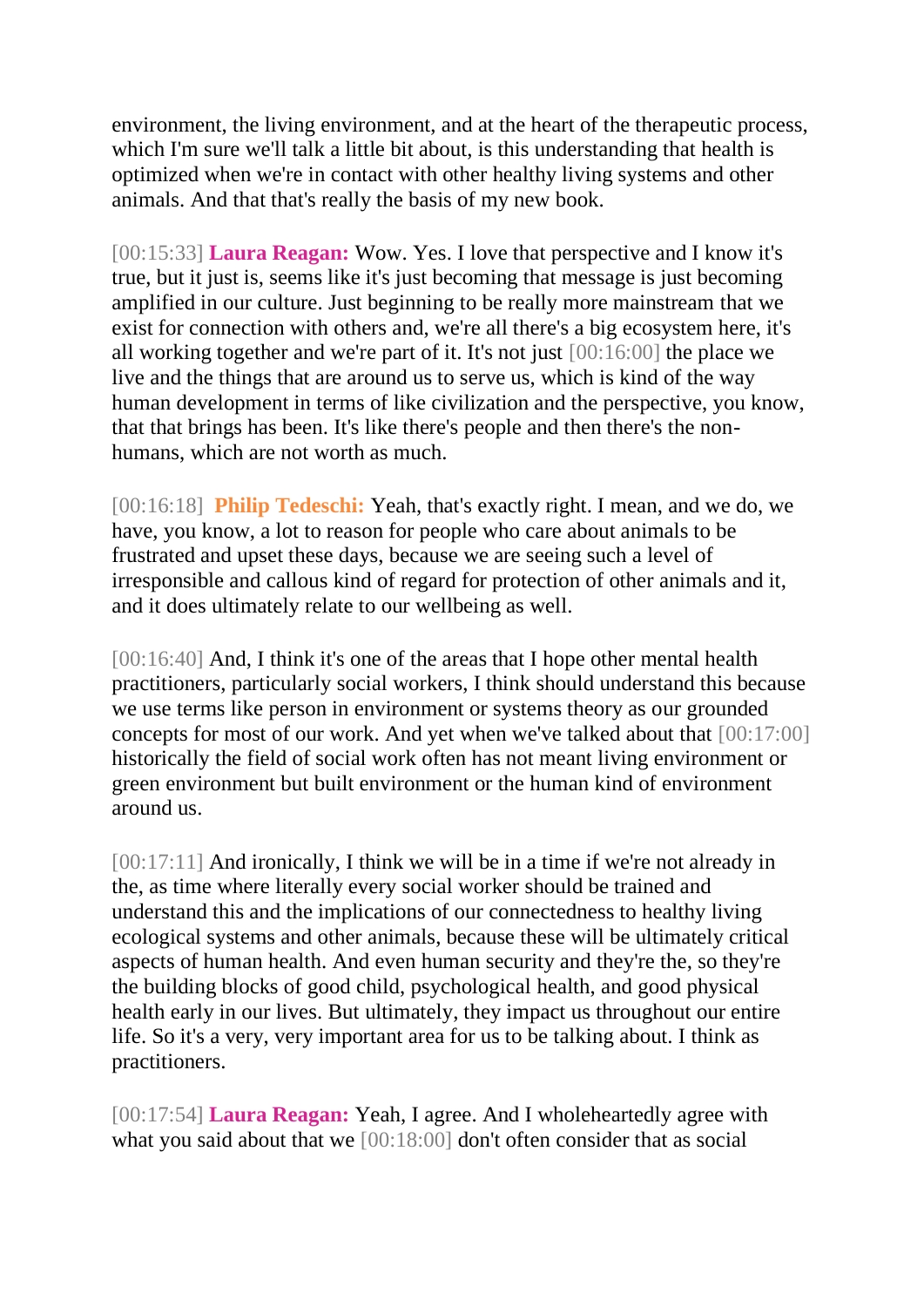workers, and I'm glad that since you're a part of the process of education social workers, you have that perspective to bring.

[00:18:11] **Philip Tedeschi:** Yeah, it's been a real joy working with students. I teach in a program at the University of Denver.

[00:18:18] That's all graduates. It's an all-graduate program and I'm always amazed by the students that arrive in our program because they have been thinking about this. And many of them clearly understand the significance. In fact, often what has drawn them into this inquiry professional inquiry has been, that animals have already been significant in their lives.

[00:18:41] I've had many students tell me that they've had an interaction with an animal that literally saved their life. And I'm sure that there are some of your listeners who will probably relate to that. Where, you know, at a time and a place, for example, where other people couldn't reach them [00:19:00] or where they didn't trust other people.

[00:19:02] In fact, one of the primary places we see animal assisted interventions being very important and highlighted in this book is circumstances where our trust in human beings has been lost. And what happens to somebody who can no longer trust? Well, those are often the persons who end up in our offices, in our carceral systems, in crisis and often in tremendous amounts of pain that can create problems for themselves and others.

[00:19:36] **Laura Reagan:** Yes. Yes. And you're bringing to mind programs that I've heard about equine programs at prisons and for veterans with PTSD programs that are specifically tailored towards people who have been harmed and may have also done harm to other humans or [00:20:00] animals and how, you know, the tenderness. That's what comes up for me is like the tenderness that one can develop in relationship with an animal that may feel too threatening with a human.

[00:20:13] **Philip Tedeschi:** Yeah, I think that's right. And you know, probably the most, some of the most exciting scientific and research developments in our field have been to understand that when we're in a safe interaction with an animal that it can actually change our interpersonal neurobiology to the degree that it may allow individuals who have previously been, unreachable or in many cases, what we sometimes refer to as treatment resistant or untreatable to have new tools with those populations. And I'll just give you an example of a few.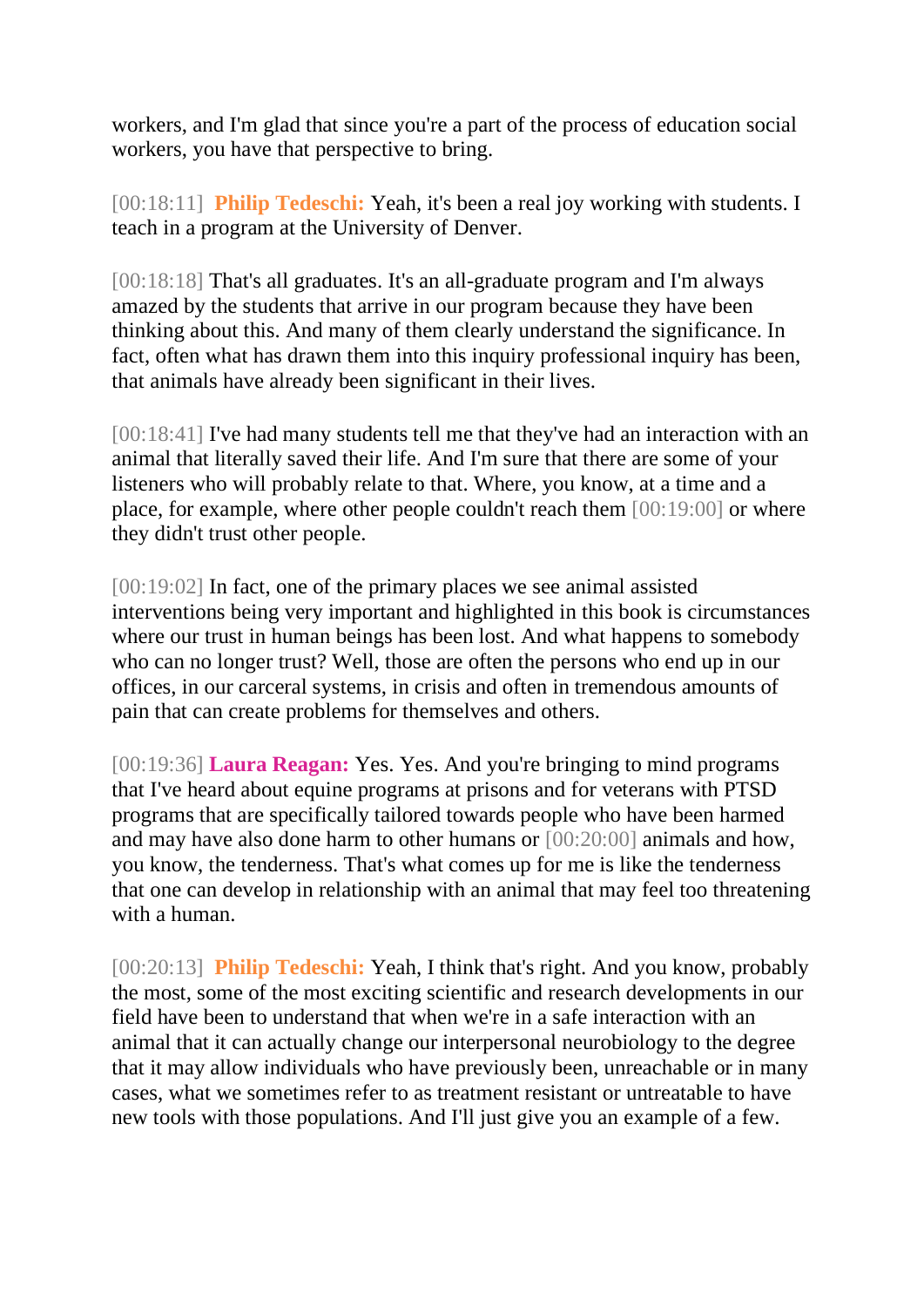[00:20:59] In this book, [00:21:00] transforming trauma, we highlight kind of three primary areas, one being child developmental trauma, which we would most people would recognize, often now even call it a syndrome, for those children who have been chronically exposed to maltreatment throughout their lives, often at the hands of their own caretakers.

[00:21:22] We also look at post-traumatic stress and it's movement from being a pathology or a disorder to resilience and what caused, what allows us to potentially work with post-traumatic stress in ways that create improved outcomes. And then we've also in this book, looked at more atypical aspects, including however, not limited to mass casualty school shootings, natural disasters, war, for example, in fact I was just [00:22:00] recently in Israel working on a project there where we've just opened the very first prison canine program in the middle east, that pairs street dogs with persons who are in an Israeli prison in Northern Israel, along the Syrian border and looking at these various applications, how animals can work in these various contexts. One of the things that's just amazing is that those are all almost all examples of various kinds of trauma where the brain has been altered by their experience of the threatening or traumatic event.

[00:22:38] And that one of the things we're trying to do, and most of our trauma kind of informed intervention models is to retrain the brain. To give it, you know, to allow that individual, to use their body and their brain to respond to their environment accurately. And one of the things that has come out of this work [00:23:00] is this understanding of what we call the polyvagal theory.

[00:23:03] And in that theory, is another concept we refer to as neuroception and neuroception refers to preconscious awareness of wellbeing or threat, which often is hard to identify and hard to work with for us as clinicians because by the time somebody is able to talk about their trauma, they're conscious about the often in many cases, the symptoms of that trauma, or are the triggers for that trauma, but many people experienced trauma and are impacted by their trauma in ways that are preconscious or even subconscious.

[00:23:42] And this concept of neuroception is referring to that idea. And one of the things that having the presence of safe animals or thriving living systems are immediately around us is that information informs our neuroception what we call a [00:24:00] neuroception of safety. And that becomes the early basis for shifting neurobiology, making somebody more accessible, more talkable, more trusting.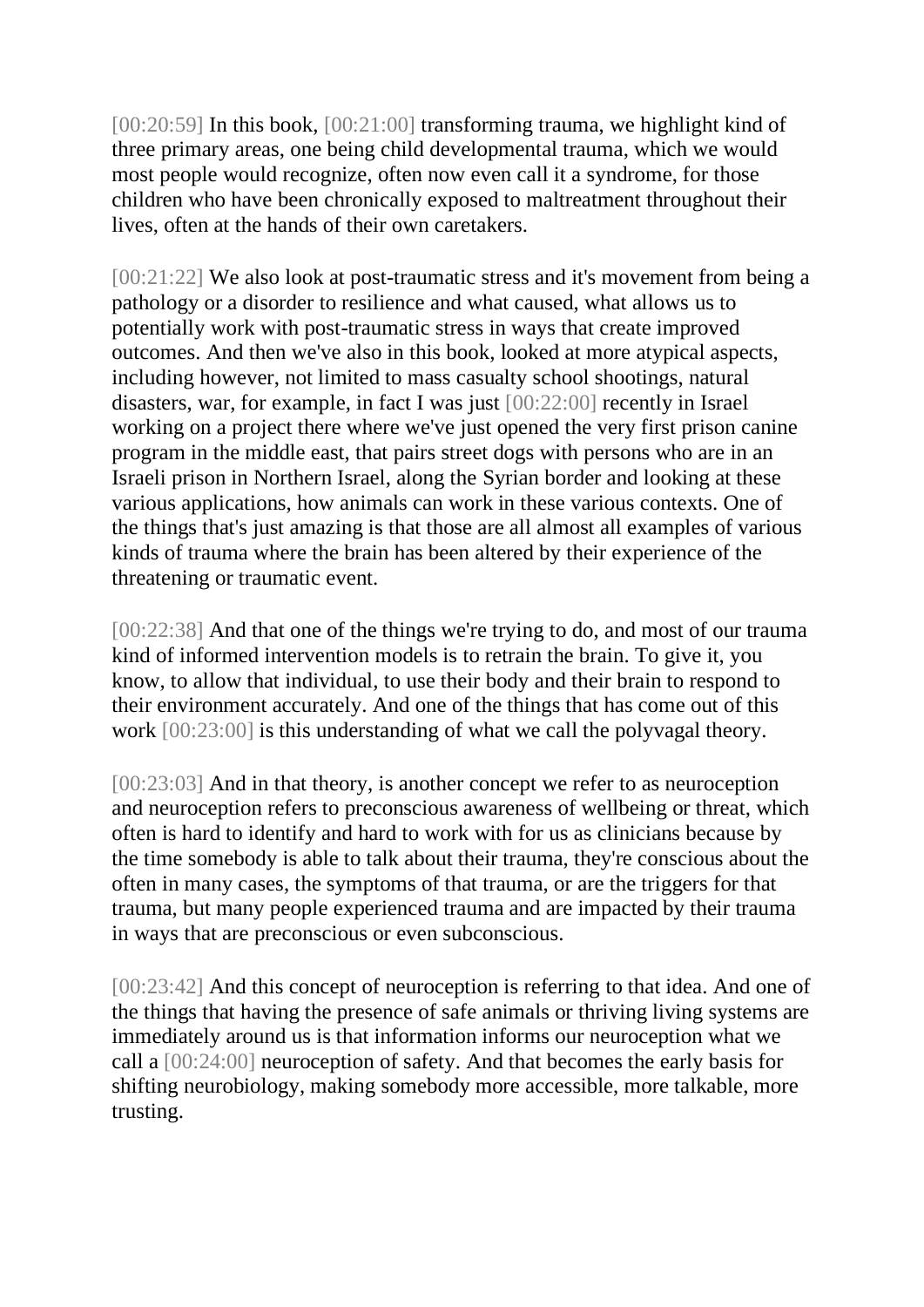[00:24:11] So for example, in the presence of a safe dog, a therapist often looks more trustworthy than a therapist without a safe dog present. And that simple presence of an animal who is demonstrating that they're confident in that person or comfortable in the presence of those provides this neuroceptive information.

[00:24:34] This pre-information that allows treatability to be much more likely, once we get started in our more traditional methodologies for trauma treatment.

[00:24:46] **Laura Reagan:** Running a group private practice has been a challenging and rewarding experience. And one thing that has made it so much easier is Therapy Notes. Therapy Notes makes billing, scheduling, note-taking, and telehealth incredibly easy. If you're [00:25:00] coming from another EHR, like I did, therapy notes makes the transition incredibly easy, importing your demographic data free of charge so you can get going right away. My team has found Therapy Notes, very easy to learn. It's intuitive. The customer support is second to none, and that's one of the things that has kept me a Therapy Notes customer for several years now. Anytime I've needed to contact Therapy Notes for help with an issue, I couldn't figure out on my own. I've been able to get through to someone and resolve the issue within 15 minutes, 99% of the time. Find out what more than a hundred thousand mental health professionals already know try therapy notes for two months, absolutely free. Just click on the link in the show notes or enter the promo code chat at therapynotes.com. That makes so much sense. And it brings up one of the questions that was on my mind about using animals in therapy. [00:26:00] And, I'm thinking about I'll disclose that I have intended, I just haven't gotten around to it, but I have intended to do your animal assisted therapy certificate program at the University of Denver.

[00:26:17] And I've been on the waiting list. And then every time the cohort opens, I'm like, oh, it's not the right time, but I'm keeping on getting those emails. But you know, what made me want to sign up for that was wanting to offer having the services of a therapy dog in my practice, but I knew, and partly from talking with other clinicians that it's not just having your pet dog there with you at work, you know, and you and the dog is in the room and the clients get to pet the dog, or if they want to, or the dog might sit by them, it seems there's a lot more to it, which is why I haven't [00:27:00] just A. why I havent started bringing my dog to my practice yet. And B. Why I haven't signed up for the program yet, because I know there's a lot to understand about it.

[00:27:09] **Philip Tedeschi:** Well, you know, there, there is a lot to understand about it, but you know, one of the things that you're saying, I'll just put this out there as a, um, maybe as a consideration, you know, the origins of our field in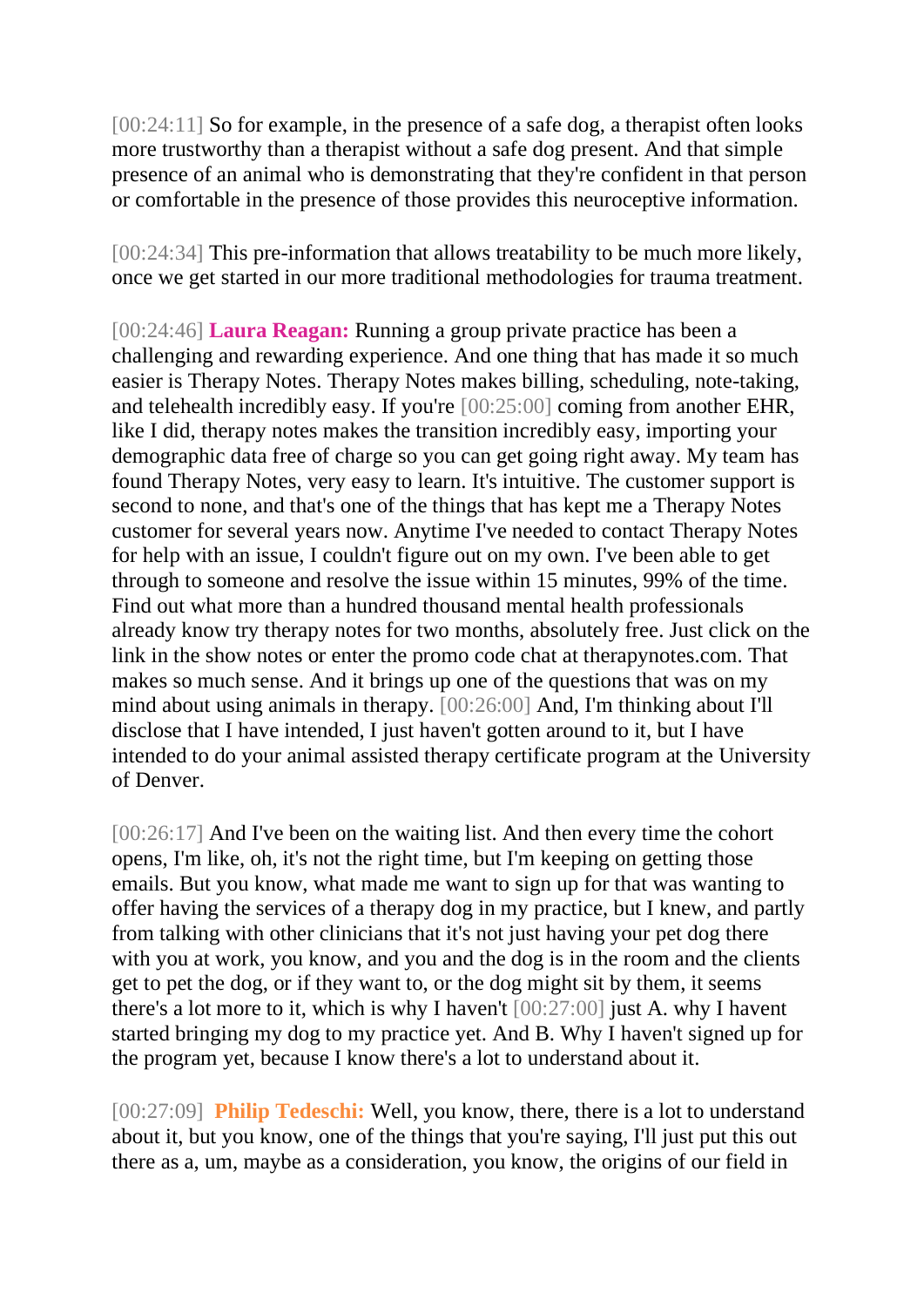some ways, at least the modern day origins of incorporation of an animal in a, in a psychotherapy session could be traced back to people like Dr. Boris Levinson, who, you know, also snuck his dog into his own office because he just liked having his dogs with him. He was a child psychologist, and you know what he noticed in short order was that the child client in his office would get out of their chairs and they'd sit on the floor.

[00:27:50] And they would often sit with his dog, his dogs, and then he would find himself awkwardly sitting above the child in his chair. And so he would get [00:28:00] out of his chair and then sit on the floor and in the process of then routinely bringing these animals in and then seeing how his clients responded and then changing his own behavior and then sharing this animal as they were putting it together, he started to recognize that he saw about twice as much verbal participation from these child clients in a therapy session than without, and he gave one of the earliest presentations at the American Psychological Association back in the 1960s and was you know, at that time laughed at and not taken very seriously what he was seeing, however in that shift in his client's willingness to talk is the oxytocin system being activated and the child being safe in that context.

[00:28:50] And so ironically some of the ways in which we might incorporate animals to be quite important and therapeutic, there are more complex [00:29:00] ways, but they're also very simple ways. And by having the presence of a safe animal in our lives, it changes us. It changes our physiology and ultimately, changes the way in which we interact with the environment around us.

[00:29:15] That's probably our best explanation for why about 75 million people have dogs in their homes today and why we're so connected to our companion animals. I mean, I think that average dog gets seven gifts a year. You know, and, and Valentine's day is the most popular day to give gifts on, right? So this is a real love affair, not by accident, but because we actually often have some of our best times and feel happy in the presence of our companion animals. And they feel that way around us too, in most cases.

[00:29:51] **Laura Reagan:** That's pretty validating in terms of the, just having the animal there and how it can help both probably the therapist [00:30:00] and the client to feel more relaxed and more comfortable to allow the therapeutic relationship to unfold. That's reassuring that just, that is valuable.

[00:30:11] **Philip Tedeschi:** Yeah. And I think and then to your own interest and maybe other, some of your listeners are, have been thinking about the same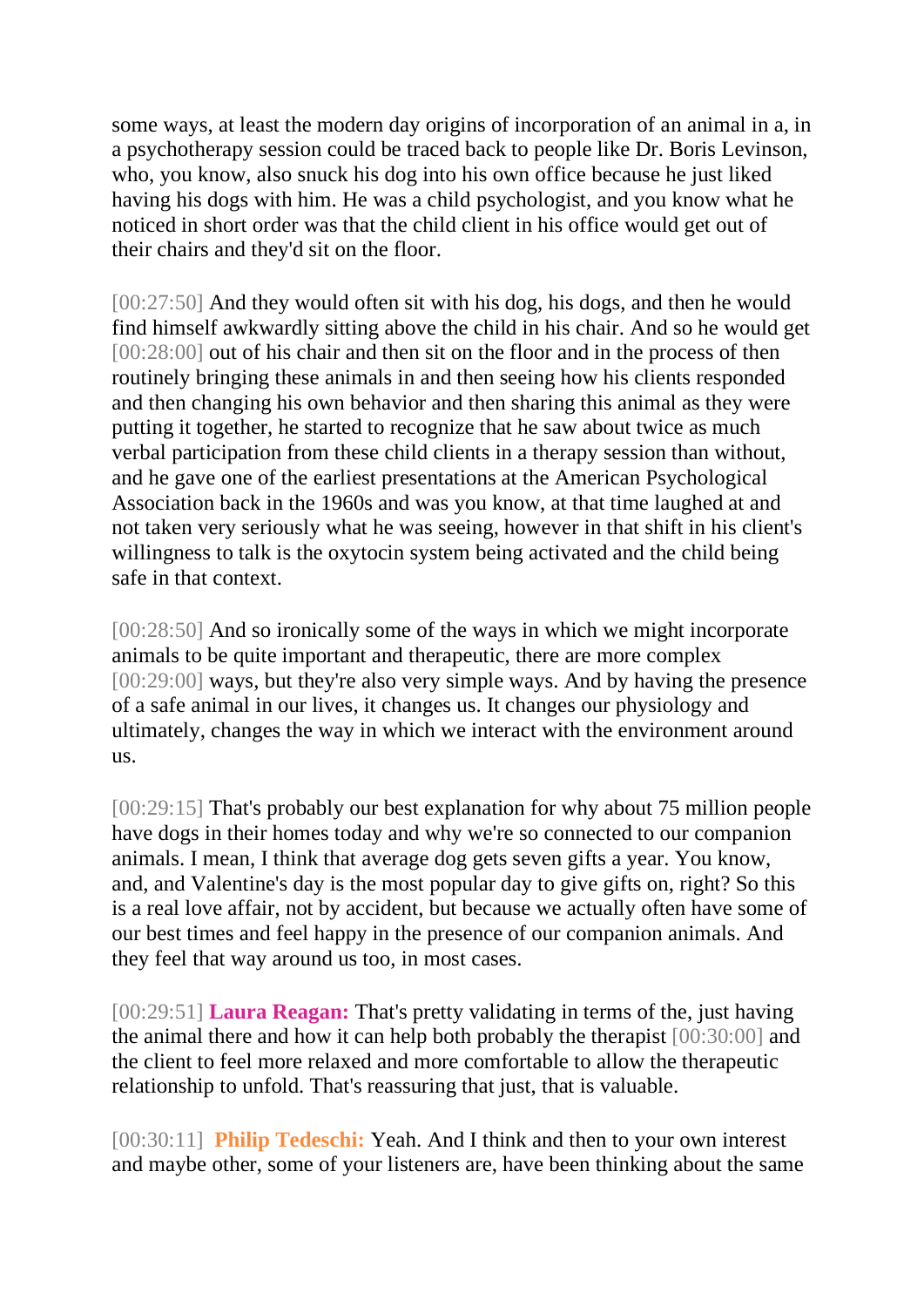thing was well the main area if I was to point to kind of one of the big competencies we look for and why we run programs for education and training for practitioners and clinicians is, is really developing our ethics kind of turning into ethicists, alongside the skills necessary to be a good therapist with an animal.

[00:30:41] It really is this idea of whether or not we had sensitized ourselves to and taken the time to learn what are the implications are for choosing to use another sentient being. And I, and I use that term use intentionally because we are making a decision to put [00:31:00] them in that situation. And as a result, we have a deep responsibility to them.

[00:31:04] It's unlike any other therapy where we wouldn't say, you know, I'm going to use my child for that purpose, or I'm going to use a prop about another human being for that purpose. Every other intervention is really in, you know, allows that practitioner to make a conscious decision to be in that role. And we're making that decision for the animals that work with us.

[00:31:27] So that has both a moral dimension to it. In other words, is it the right thing for us to do, to incorporate an animal? And if so, what kinds of animals in which animals could benefit or have a positive experience doing that work with us? And then secondarily, it brings up a question of how do we go about becoming then supportive and a good advocate for the animals that are working with us to ensure that their wellbeing is, is really an important [00:32:00] part of our agenda. That is also turns out to be a great focus because it's the vehicle by which therapeutic benefits transfer. We would not get a therapeutic benefit from having an animal that's in distress or being harmed in a therapeutic environment. In fact, there's reason to believe that it would be just the opposite, that it would be significant risk factors involved. Um, you probably have, you know, bad, poor outcomes or, or at least unfortunate outcomes by incorporating an animal that really isn't well-suited to participate in the kinds of work we're talking.

[00:32:36] **Laura Reagan:** Yes, one thing I'm thinking of there and I'm so glad you brought up the ethics and moral issue, because that was one of the things I wanted to ask you about. But what comes to mind for me is the idea if you were doing therapy using a horse in the work. And the horse was really not voluntarily consenting or not consenting [00:33:00] at all to the process, but just sort of dissociated and how to me, it could mirror when you're working with someone who's experienced trauma, you know, their felt sense feels that dissociation and it can be retraumatizing.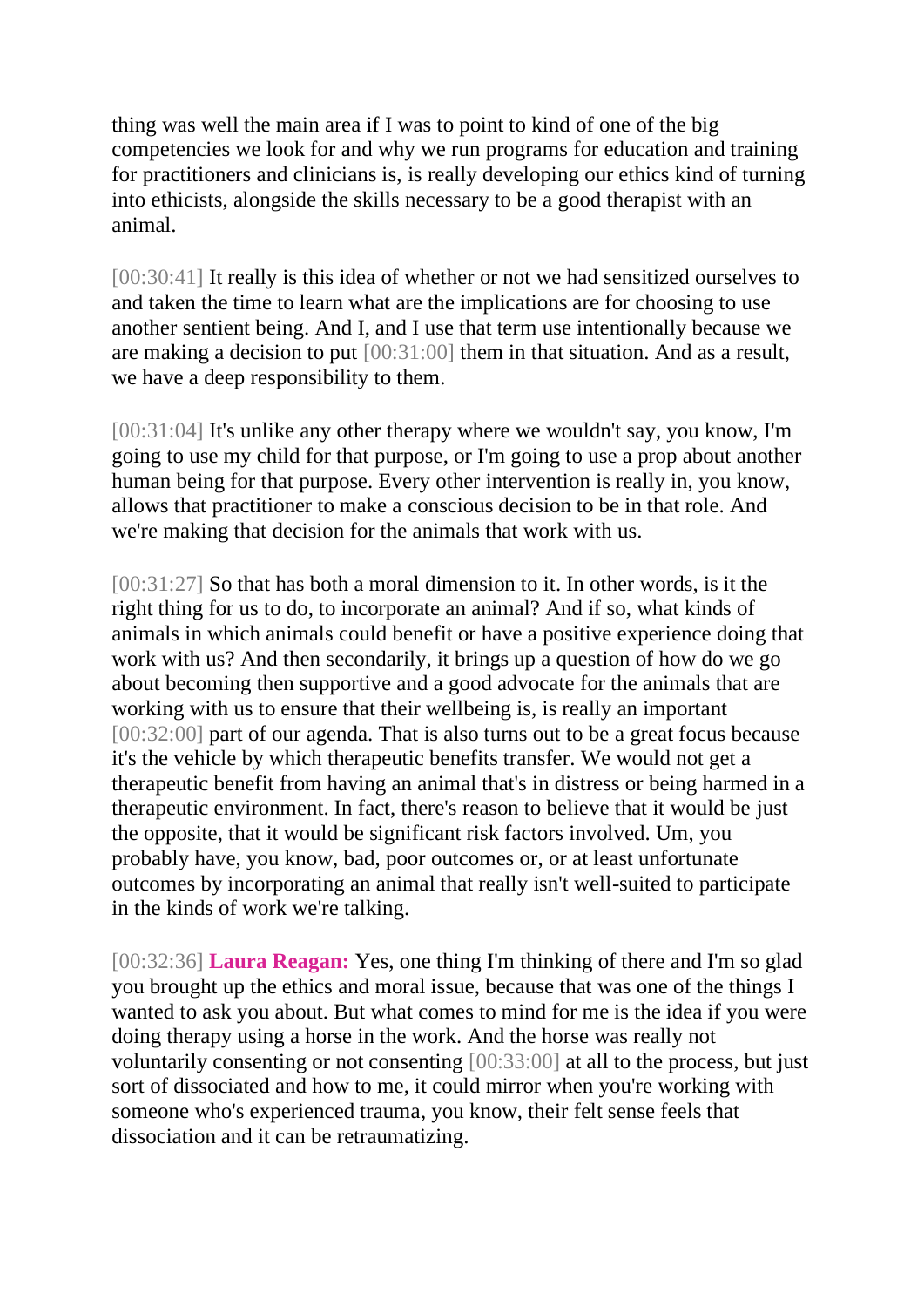[00:33:14] **Philip Tedeschi:** Yeah. I think that's, uh, there certainly is potential for that. It might also be like a, what would it be like to have a therapist who doesn't really want to be there, those sorts of things. And I think the term you used. Is a, is an interesting one, the concept of consent.

[00:33:31] And it goes back to our early discussions about, can we actually speak, you know, do we understand other animals? And can we speak with other animals? Well, it turns out that, you know, if we're waiting for an animal to, to say to us, you know, I don't really want to be here, get me out of here. Um, we're going to be waiting a long time, but if we are observant and if we do believe in etholgy and the understanding that animals have complex emotions and are [00:34:00] sentient and have thoughts of their own, that like with human beings often shows up in observable actions and behaviors that as we've started to learn more about how to communicate with animals, particularly dogs and horses, and I would say cats and some other domestic farm animals, I think can also fall in this category. Dogs are probably the most identifiably clear communicators with us in part, because they've been evolving alongside human beings for tens of thousands of years and this co-evolution or what we call it, evolutionary continuity.

[00:34:39] This connection allows dogs now to be literally the smartest animal relative to human emotion human communication, human affect, and conversely, we understand a lot about what dogs are communicating. And so the animals that we have, the best [00:35:00] ability to have that kind of level of synchronicity or good communication with often allows us to do a better job, incorporating them in the work we're doing in ways that are ethical and appropriate.

[00:35:13] **Laura Reagan:** Yeah, that makes sense. It's like they know how to communicate the way that we can understand, because they're evolving in a way they're smarter because they've learned how to adapt to us so that we can understand them so we say, oh, dogs are smart cause we can understand.

[00:35:35] **Philip Tedeschi:** Well. Yeah. And I think your comments about cats were interesting.

[00:35:38] I was just going to say, I think cats are a species that we've been evolving with, but not for quite as long. And they're a very different species than dogs. They have a lot of different needs than a dog does. And so if we're thinking of our cat is just a tiny dog, we're going to be frustrated because that's not who they are.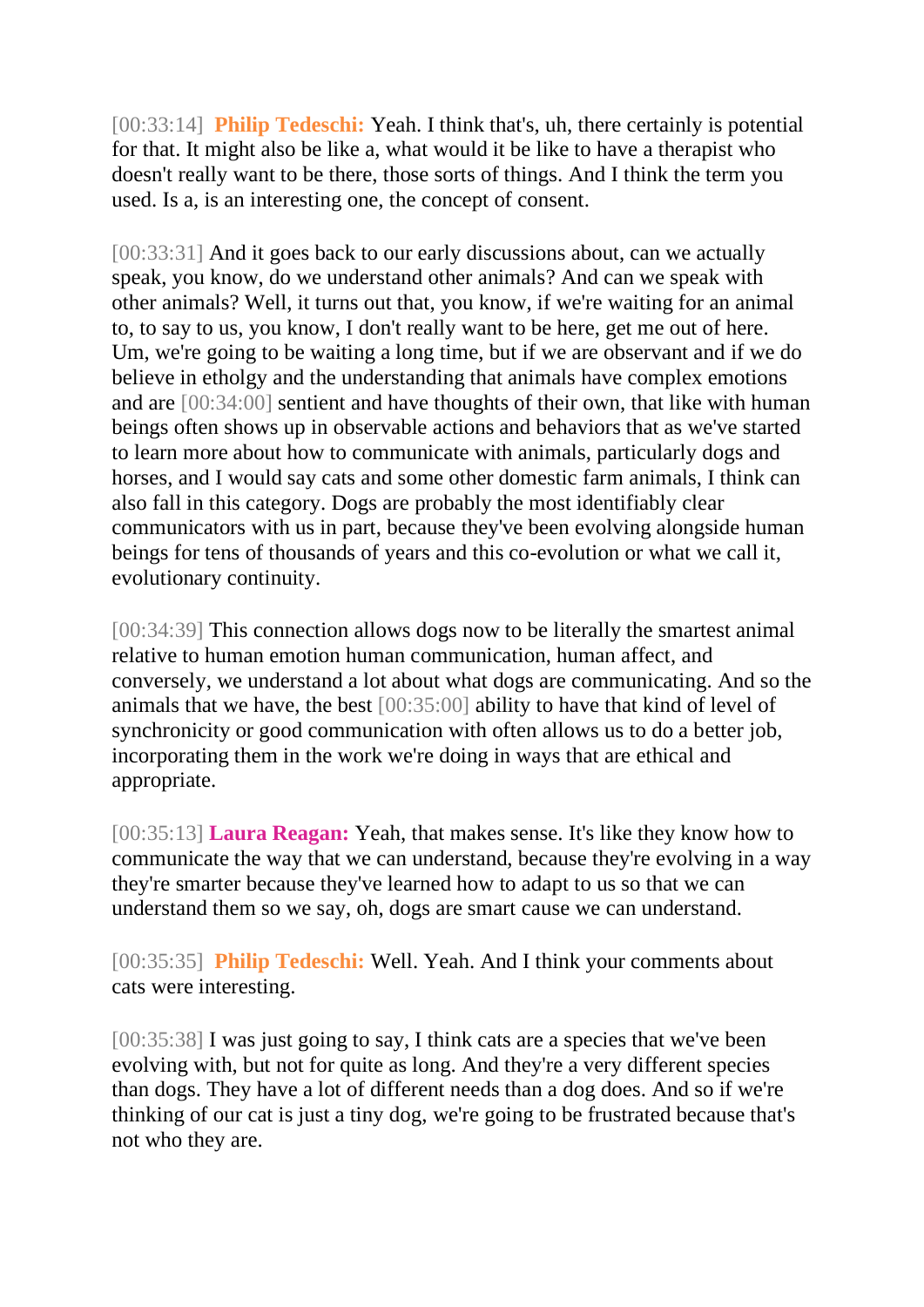[00:35:57] Right. And yet, if we really study [00:36:00] feline behavior and learn about cats, cats are, are very intelligent and very capable of communicating a lot of information to us and also are very different species with different needs than us.

[00:36:12] **Laura Reagan:** Yeah. Yes. I feel that. And with as a cat lover, I've had many cats and I've witnessed how they sense and understand a lot more than we do in many situations about what's going on, even in our own emotions and how they can't really tell us, but if we can learn to understand what they are trying to tell us with their body language, there's a lot there.

[00:36:40] **Philip Tedeschi:** Absolutely. There was also interestingly enough, quite a lot of intersectionality cats are one of the most targeted animals for interpersonal kind of violence in the home.

[00:36:53] Often when we have kind of unpackage the cause of cats being such a target for [00:37:00] this is that many of the controllers and persons engaged in this harm directed at cats attribute whether they're female or male cats attribute female qualities to those cats and often describe them in similarly pejorative ways to the quite aggressive ways that many men, for example, who target women for violence, will talk about the rationale for needing to control or be abusive in their intimate partner relationships.

[00:37:33] **Laura Reagan:** That's a point I've never thought of, but that sounds very true to me. So, Philip, I'm sad that our time is already coming to an end and we really barely got to talk about your book, but can you give maybe a brief little summary for our audience, and maybe you can return in the future if you're willing to, but for now, could you give our audience just a little brief  $[00:38:00]$ summary of really who this book is for and how it can be used? What you've already described sounds very interesting. So I'm sure you're going to find a lot of people wanting to buy it after they hear this.

[00:38:10] **Philip Tedeschi:** I hope they do. It was definitely a work of a love, and it took us about four years and emanated out of our conference that was named the same thing called Transforming Trauma.

[00:38:24] And by the way, I'll just mention for persons very interested in this area. We have conferences every year at the university and then alternating years, we partner with a program called green chimneys in Brewster New York to put on, major conferences that are for those people, really wanting to learn more about the intersection between human health and animals.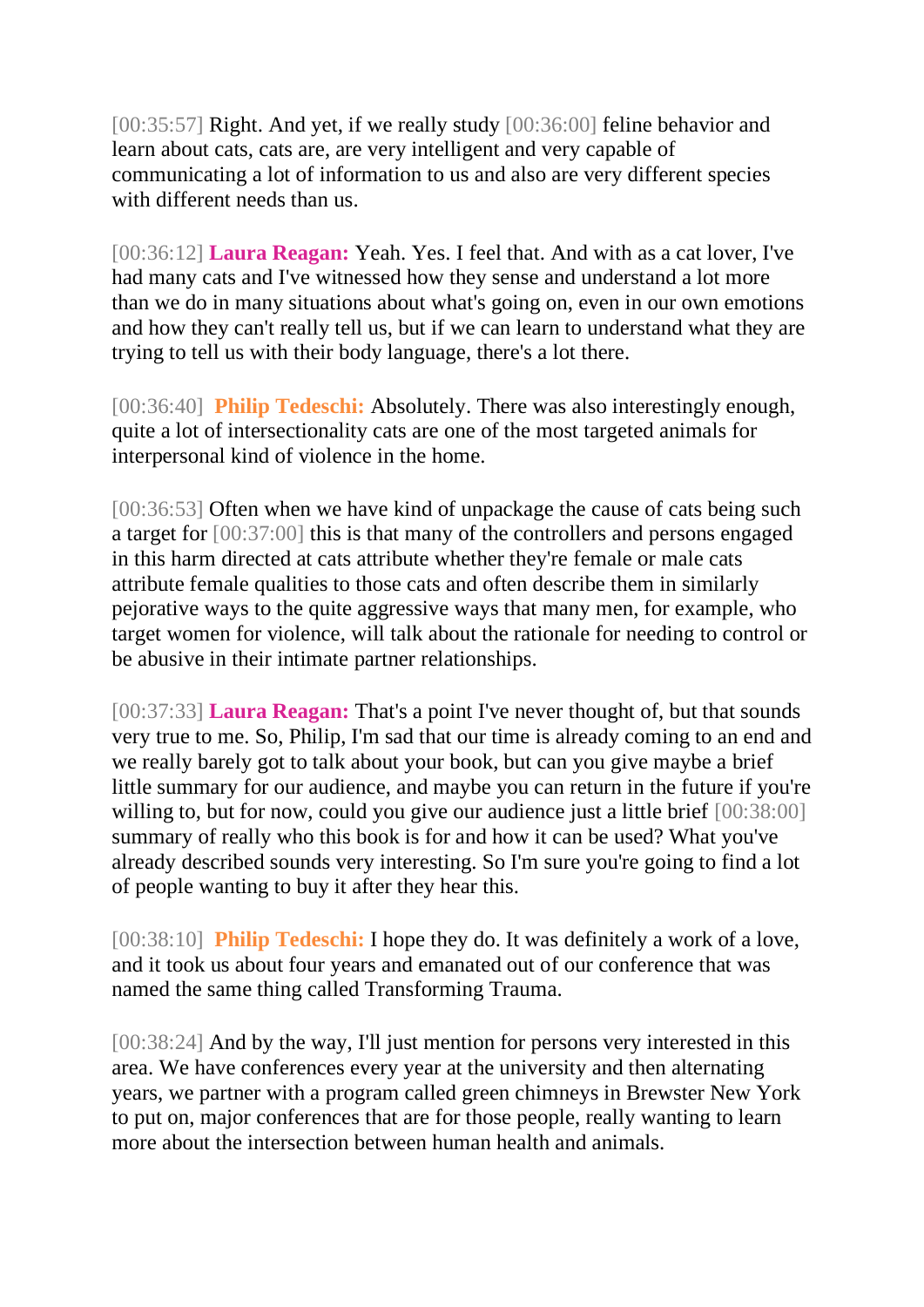[00:38:51] These would be good conferences to maybe take a look at so four years ago we ran a conference called Transforming Trauma, where we were [00:39:00] highlighting kind of the new work being done in this area. That was the impetus for the book it's published by Purdue press and, uh, and the foreword of this book, which I was very happy he agreed to do this was provided by Dr. Bruce Perry, who is well we'd know, Dr. Bruce Perry is probably the leading child trauma specialist in the United States. And for many years has been an important researcher in the area of child developmental trauma as the founder of the trauma, child trauma network and also the Neurosequential Model for treating trauma in child developmental trauma. And in that model and he talks about this right in the forward of the book is this recognition that we often, really need to build into the interactions with children who have, whose trust has been so harmed by  $[00:40:00]$  these, by this chronic maltreatment is positive interactions that are both safe and pleasurable and rewire the brain through the very kinds of changes in interpersonal neurobiology that I was just discussing that occurs with our interactions with safe animals. And he, as a result has been very supportive of the inclusion of animal assisted interventions in many of the programs that are operating under his supervision, including one of our primary programs here in Denver.

[00:40:33] That the dog that's that's sitting right under my desk at the moment is a dog who works at this child trauma academy. And, so I'd say for people who had like, you know, who are working as trauma specialists and who are interested in this area, I think you'll find this book illuminating.

[00:40:52] We also try to cover non-traditional methodologies, including, and just one example I'll give [00:41:00] is the role that animals play even street dogs, unwanted dogs can play in places like central Uganda and treating the survivors of the Ugandan civil war, who in many cases have very few or no resources for mental health recovery.

[00:41:18] They may not even necessarily use the term post-traumatic stress and yet, dogs are being deployed as ways to help those individuals recover. So we're starting to see this occur all over the world. We have students on every continent in the world, except for, I think Antarctica at this point and we're thrilled that people are starting to think rethink their relationships with other animals whether they choose to incorporate them as a therapist, or even if they're just trying to deepen the relationships with their own animals.

[00:41:53] I think those are is time really well spent. So this book, I think, gets into a lot [00:42:00] of that as well as, quite a deep dive into the ethical responsibilities of, of our work with other animals.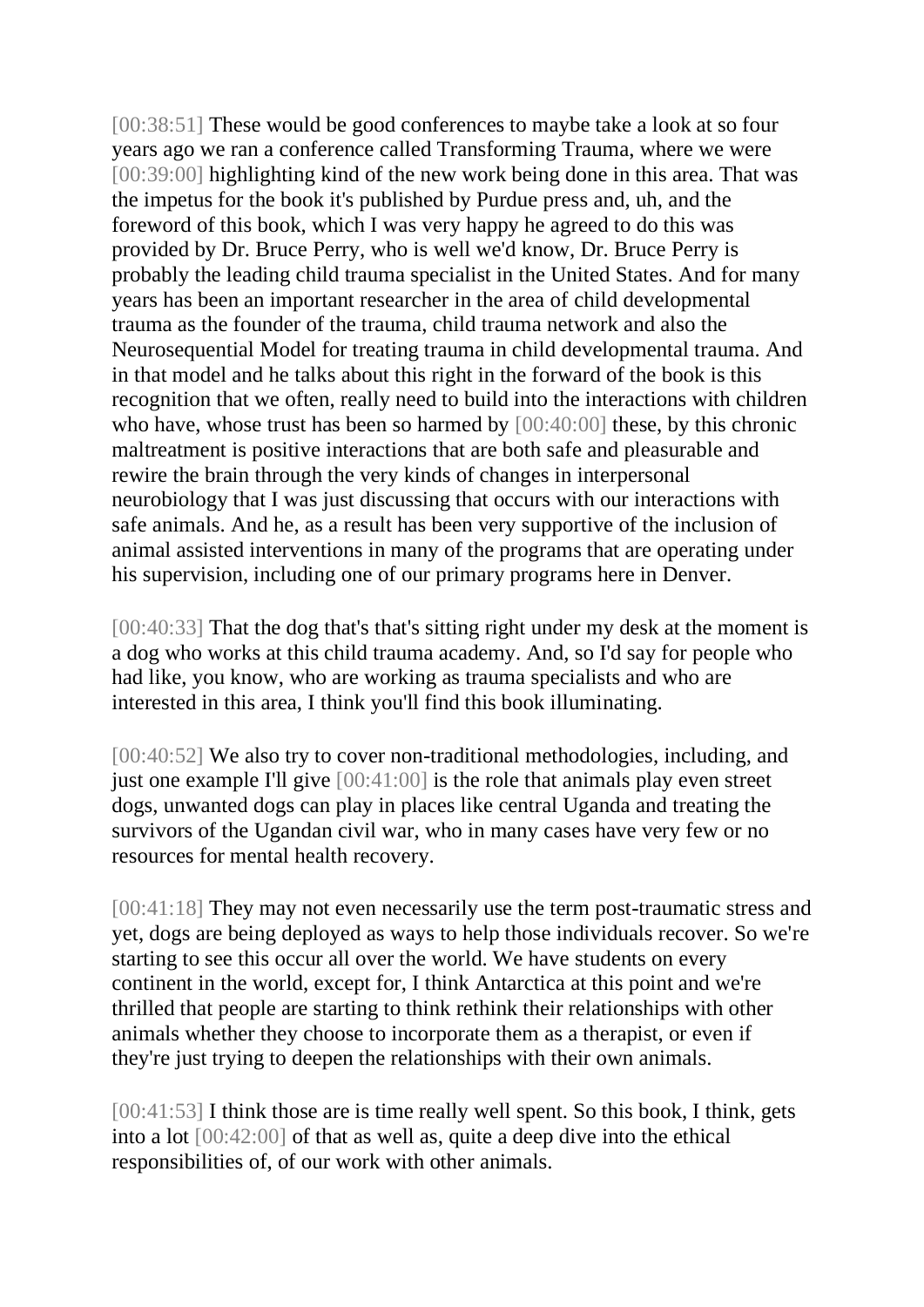[00:42:08] **Laura Reagan:** Thank you. Sorry for all the noise, but my dog is getting very excited cause she sees a squirrel outside .

[00:42:20] Well, I think your book sounds amazing and I hope our audience is gonna go and grab it up. But I know you also do you have the program at the university as well as you do consultation with clinicians as well is that, right.

[00:42:38] **Philip Tedeschi:** That's right. So I do consultation with clinicians who are interested in thinking about this as par or maybe are already doing this work.

[00:42:46] Um, and as, uh, through distance supervision, And we also do have a number of educational and academic programs. If they're interested in that, probably the easiest way [00:43:00] to get familiar with that is, is just search Institute for human animal connection that will bring you to our program at the University of Denver.

[00:43:10] And there is a live link to a number of the programs that we run there, including our humane education professional training called raising compassionate kids, which is focused on training professionals to do intervention with early learners. Uh, we also have specializations with equine assisted mental health and canine assisted intervention specializations.

[00:43:34] And then also a professional development certificate called animals and human health, which is probably the most in-depth distance learning training for, we would consider that to be professional development training, and then people who are really looking for, to do this work professionally, who are wanting to get a terminal degree.

 $[00:43:58]$  We have our  $[00:44:00]$  on-campus MSW program with a specialization in animal assisted social work. And that is done onsite and here in **Denver** 

[00:44:08] **Laura Reagan:** That's awesome. I'm so glad for everything you and your programming, your university are doing to bring this work to a wider audience, and I'm very grateful that you were able to take the time to be my guest today.

[00:44:24] **Philip Tedeschi:** Well, thank you. Yeah. Thank you. We love talking about our work. And we'd be glad to come back and talk about other dimensions of it if it's of interest to your listeners and, and I'm glad to do it anytime.